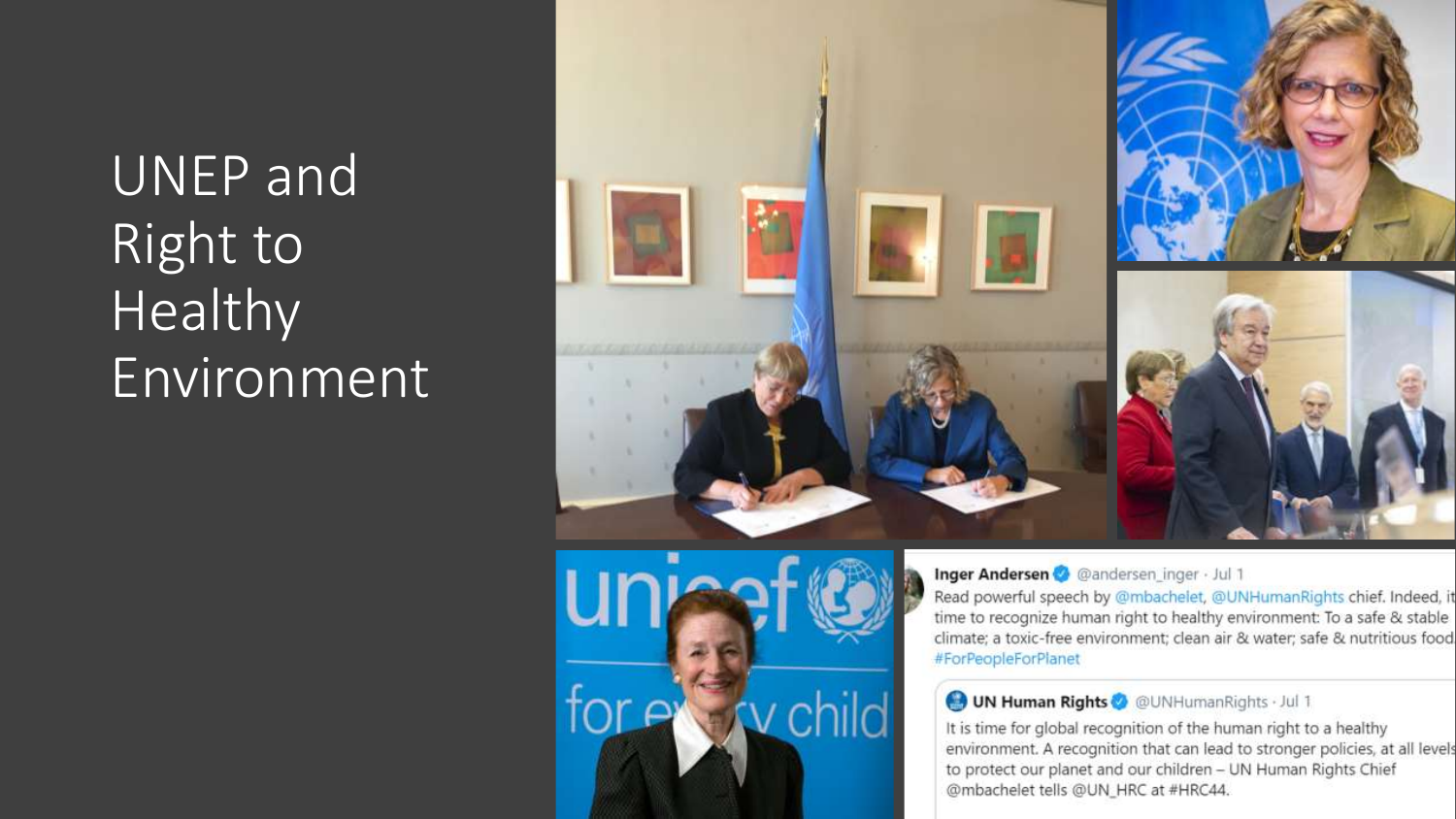## Right to Healthy Environment in UPR Cycle 3 (Sessions 27 – 35)

Work towards raising awareness of the right to a safe environment through participation and cooperation among all partners

Continue the application of the rights related to good living including food sovereignty and healthy environment

Promote the right to health and to a clean environment of the people in the Aral Sea area

Continue promoting in the international sphere the right to a healthy environment, and the fight against climate change

Re-establish the right to a healthy environment, prohibiting the destructive exploitation of the environment, particularly in the territories of indigenous people

Sign and ratify the Cartagena Protocol on Biosafety to the Convention on Biological Diversity in order to guarantee the right to health and to a healthy environment

Guarantee the right to a safe environment

Continue to strengthen policies and measures in the field of the right to live in a non-polluted environment

Continue to improve public facilities including access to clean water and a healthy environment for a decent livelihood, as well as to incorporate an inclusive and social infrastructure component into public works projects

Take decisive action to respect, protect and fulfil the right to a healthy and sustainable environment, including in areas such as water management, safeguarding of natural resources and the protection of natural reserves

Continue efforts to ensure a healthy environment for all

Take all steps to respect and protect the constitutional rights to a healthy environment and intergenerational equity